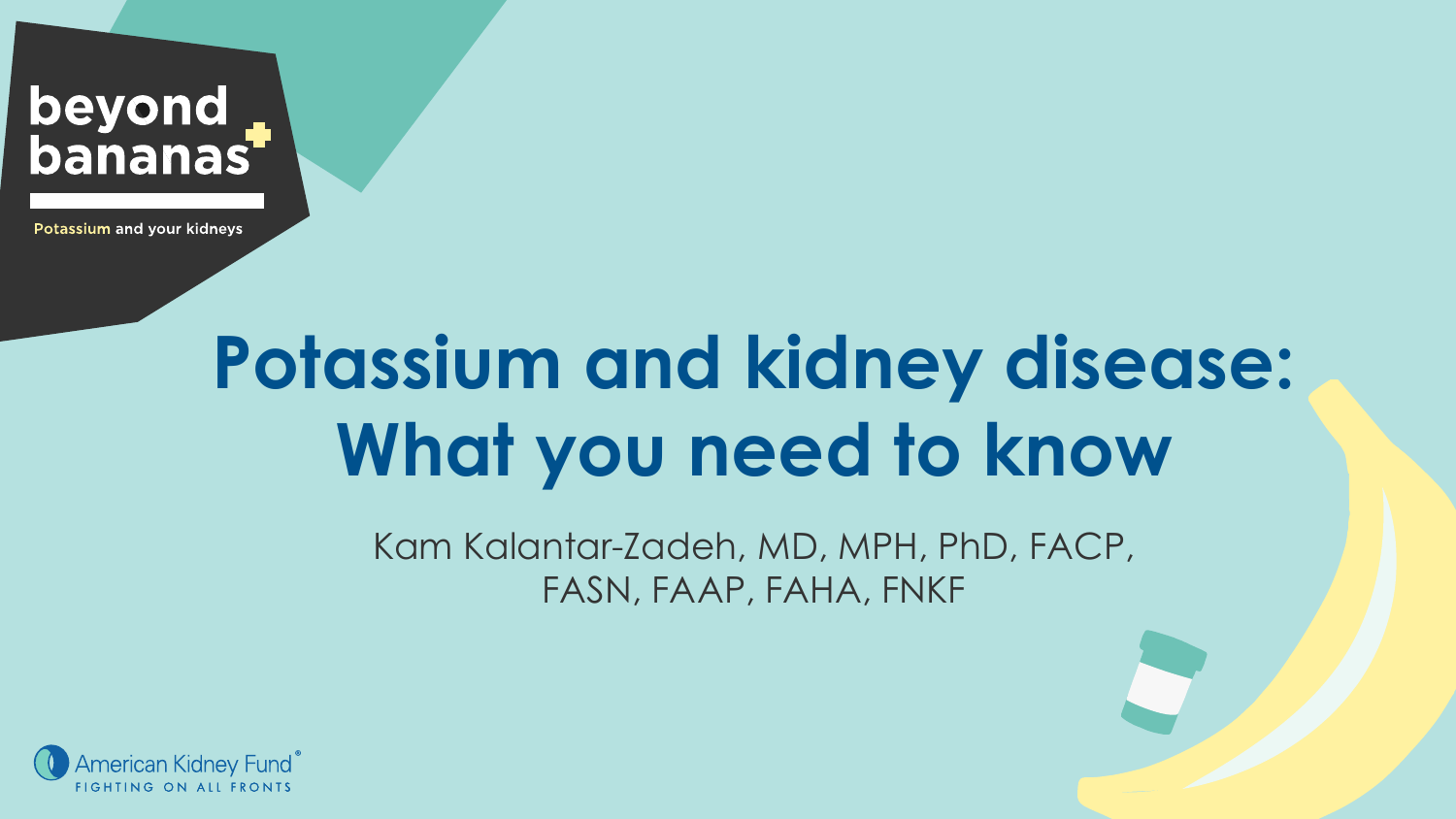

### **Thanks to our speaker!**

Kam Kalantar-Zadeh, MD, MPH, PhD, FACP, FASN, FAAP, FAHA, FNKF



merican Kidnev Fund`

– Board certified physician in Internal Medicine, Nephrology and Pediatrics

- Professor and chief of Nephrology & Hypertension at the University of California, Irvine
- Member of the international steering committee of the World Kidney Day
- Immediate past president of the International Society of Renal Nutrition & Metabolism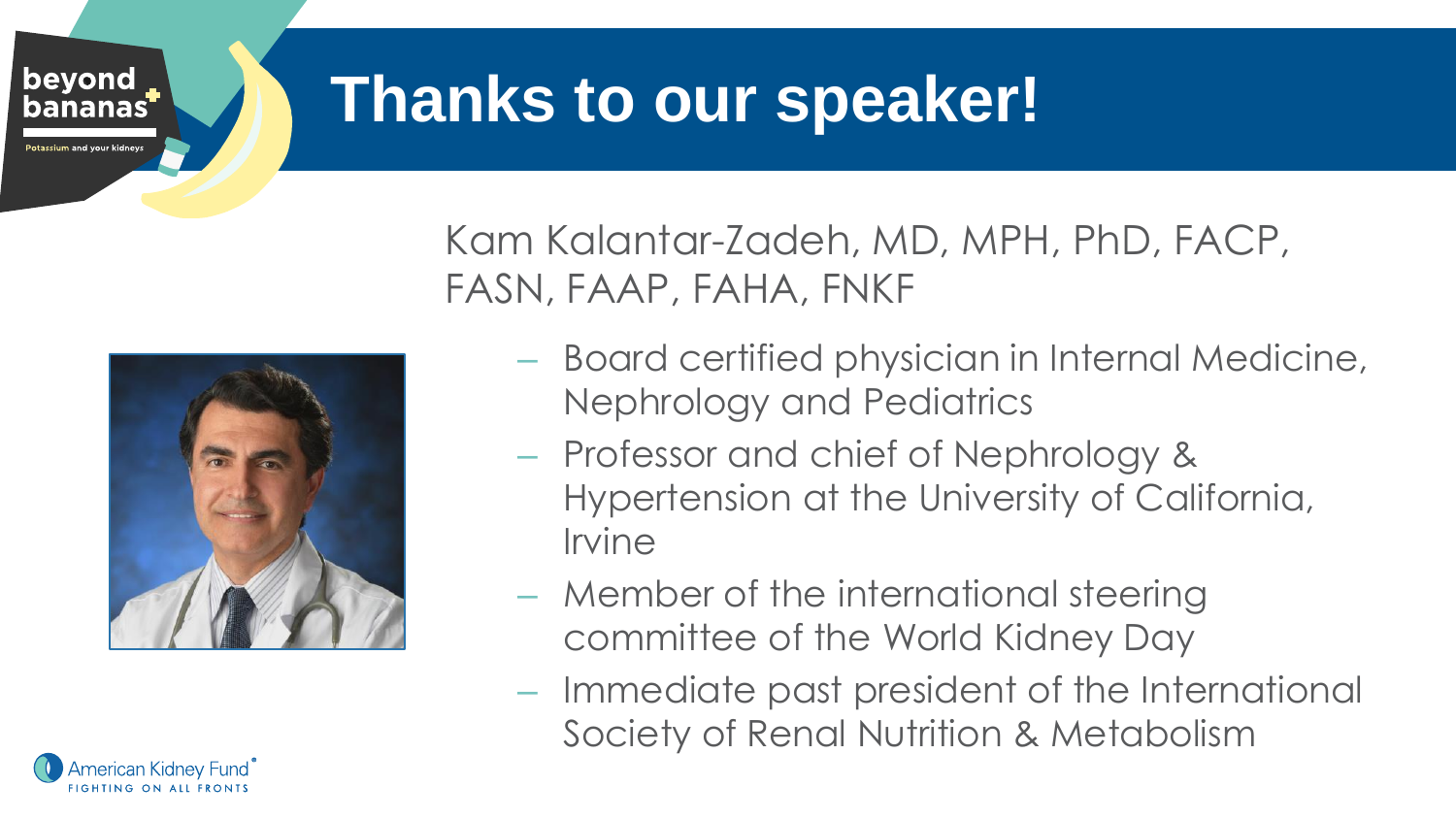

# **What is potassium?**

- Potassium is a mineral and electrolyte.
- It is found in most foods and your body needs it for many things
- Potassium plays an important role in helping your muscles expand and contract.
	- Your heart is a muscle; so, when your body's potassium is at a healthy level, it helps your heart to beat the right way.



American Kidney Fund` **FIGHTING ON ALL FRONTS**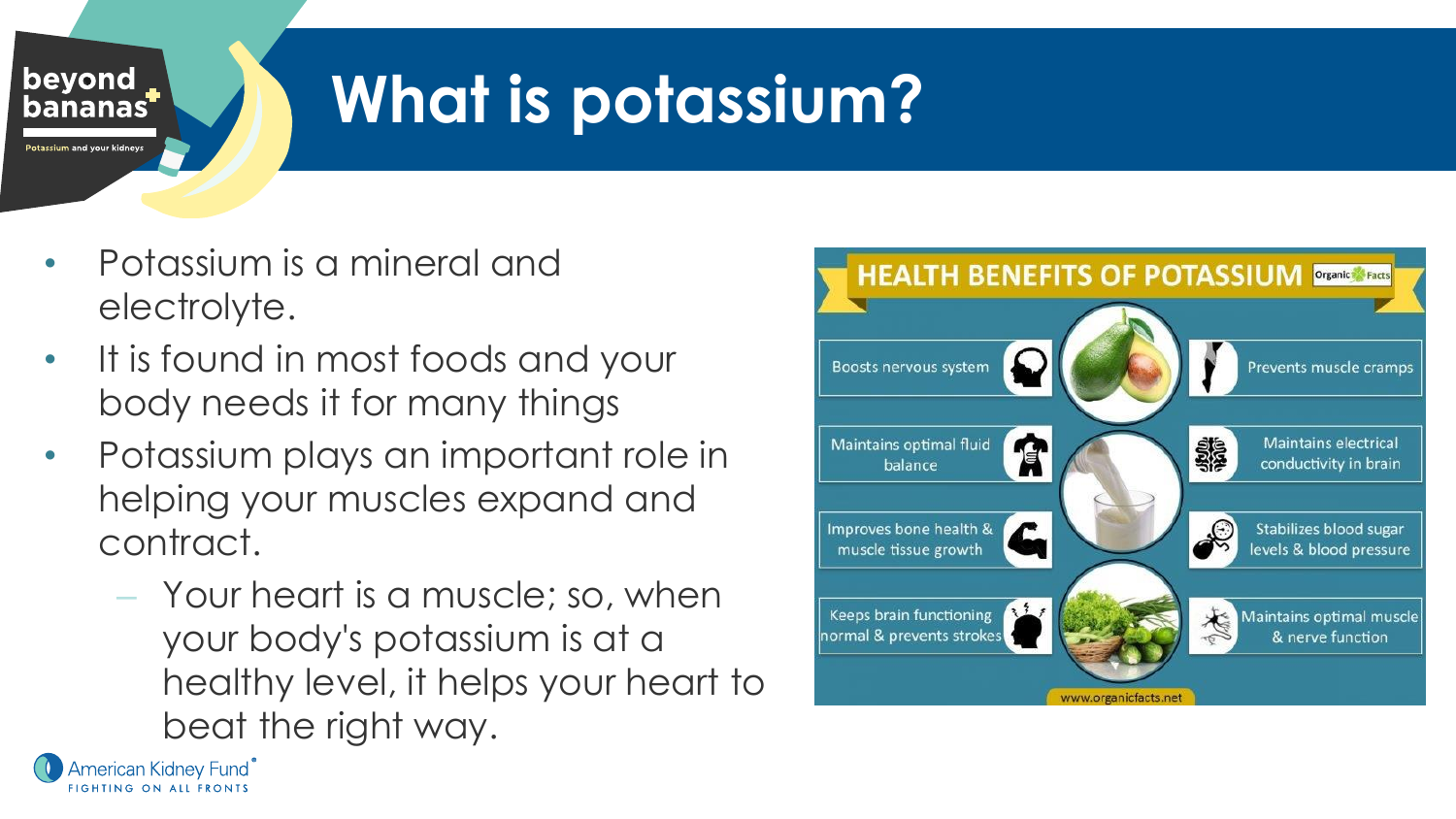

# **What is hyperkalemia?**

- High potassium is called **hyperkalemia**.
- Hyperkalemia is a chronic condition, meaning it is long-lasting.
- Can be caused by kidney disease.
- Lowering potassium should be a long-term goal, not a short-term objective.

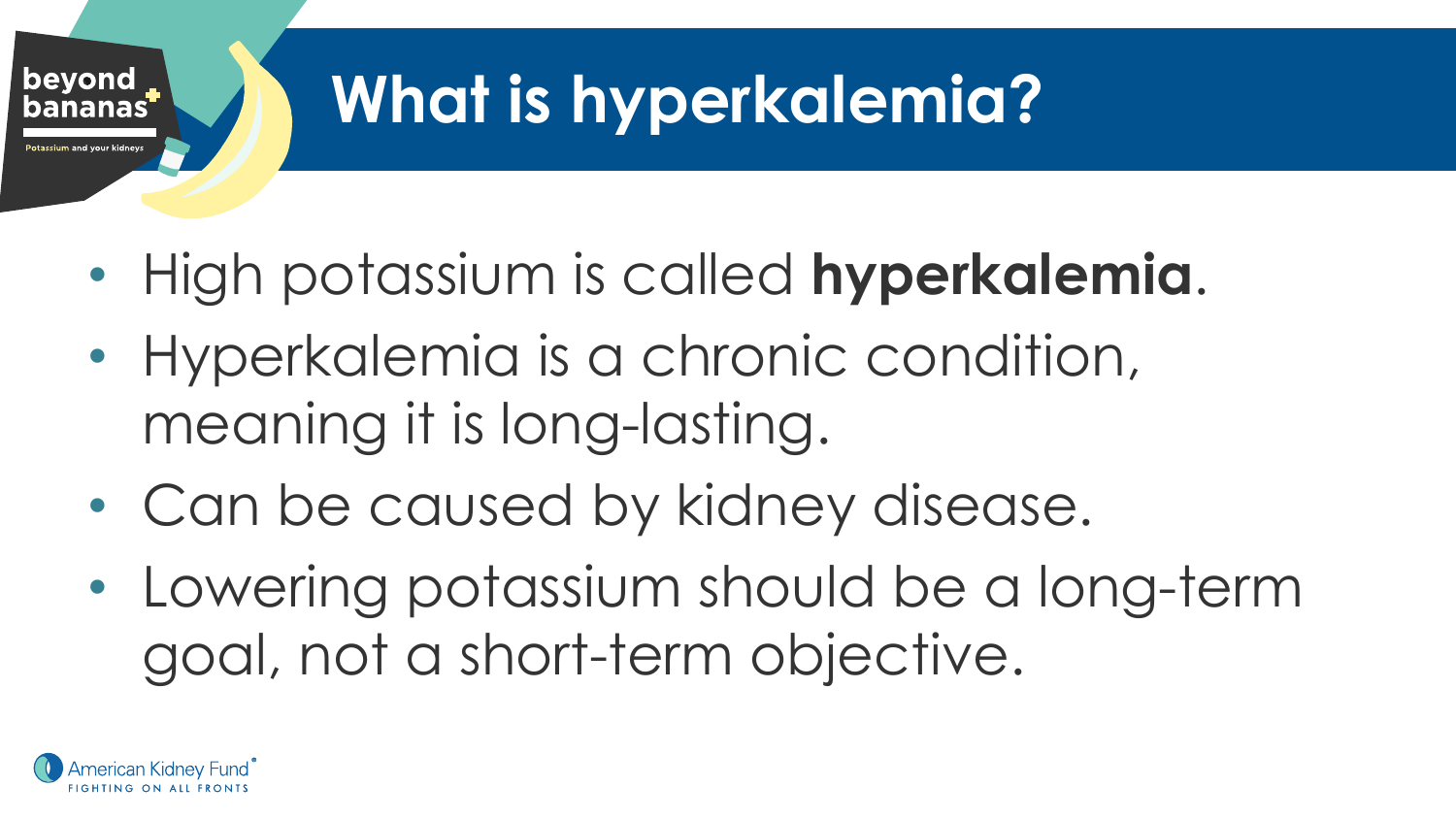

## **Relationship between high potassium and kidney disease**

• If you have kidney disease, you are at risk for high potassium because your kidneys cannot remove the extra potassium in your blood.

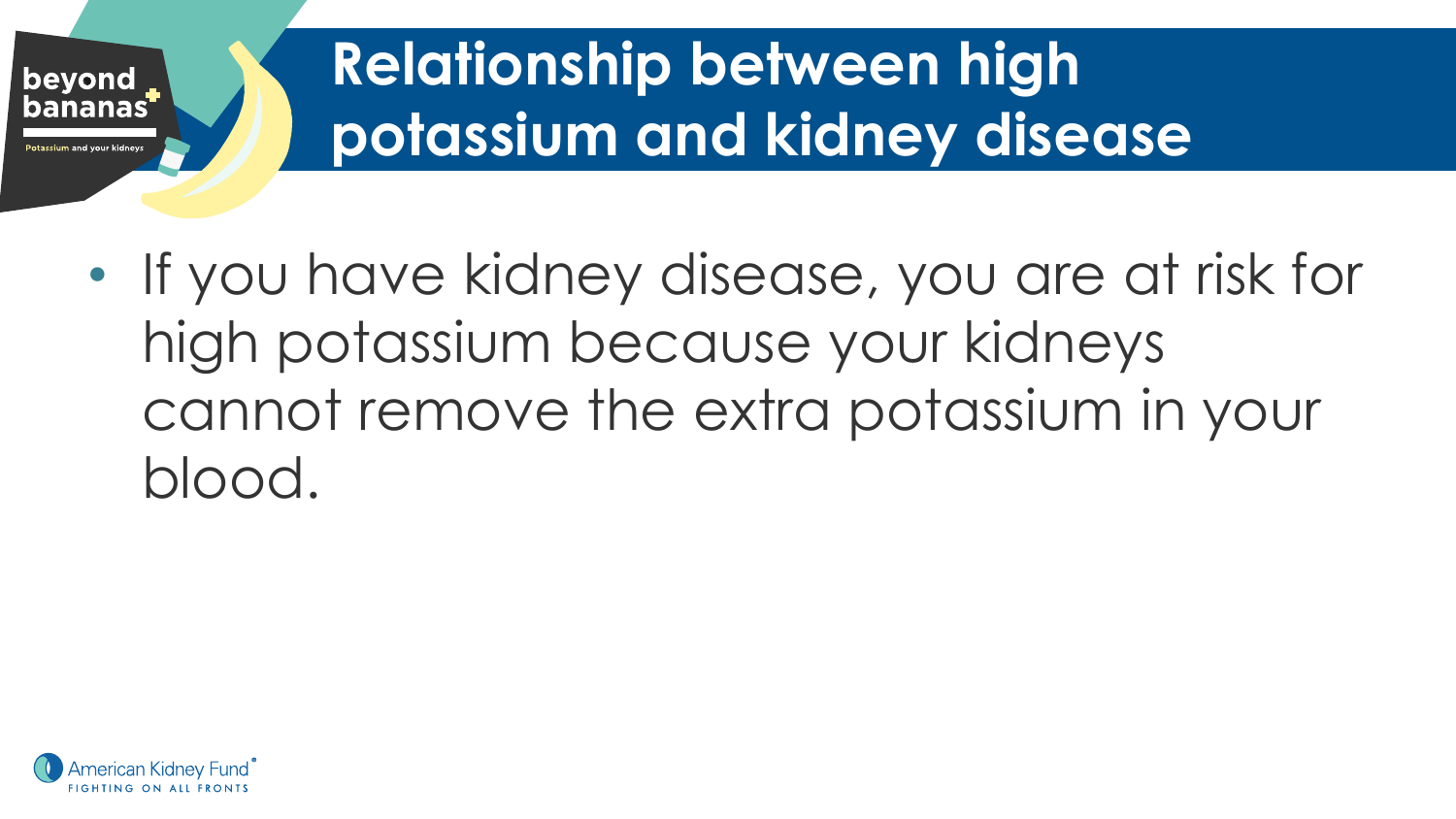# **Symptoms of high potassium**

- Feeling tired or weak
- Feeling sick to the stomach (nausea)

beyond **bananas** 

otassium and your kidney

American Kidney Fund<sup>"</sup> FIGHTING ON ALL FRONTS

- Muscle pains or cramps
- Trouble breathing, unusu heartbeat, chest pains

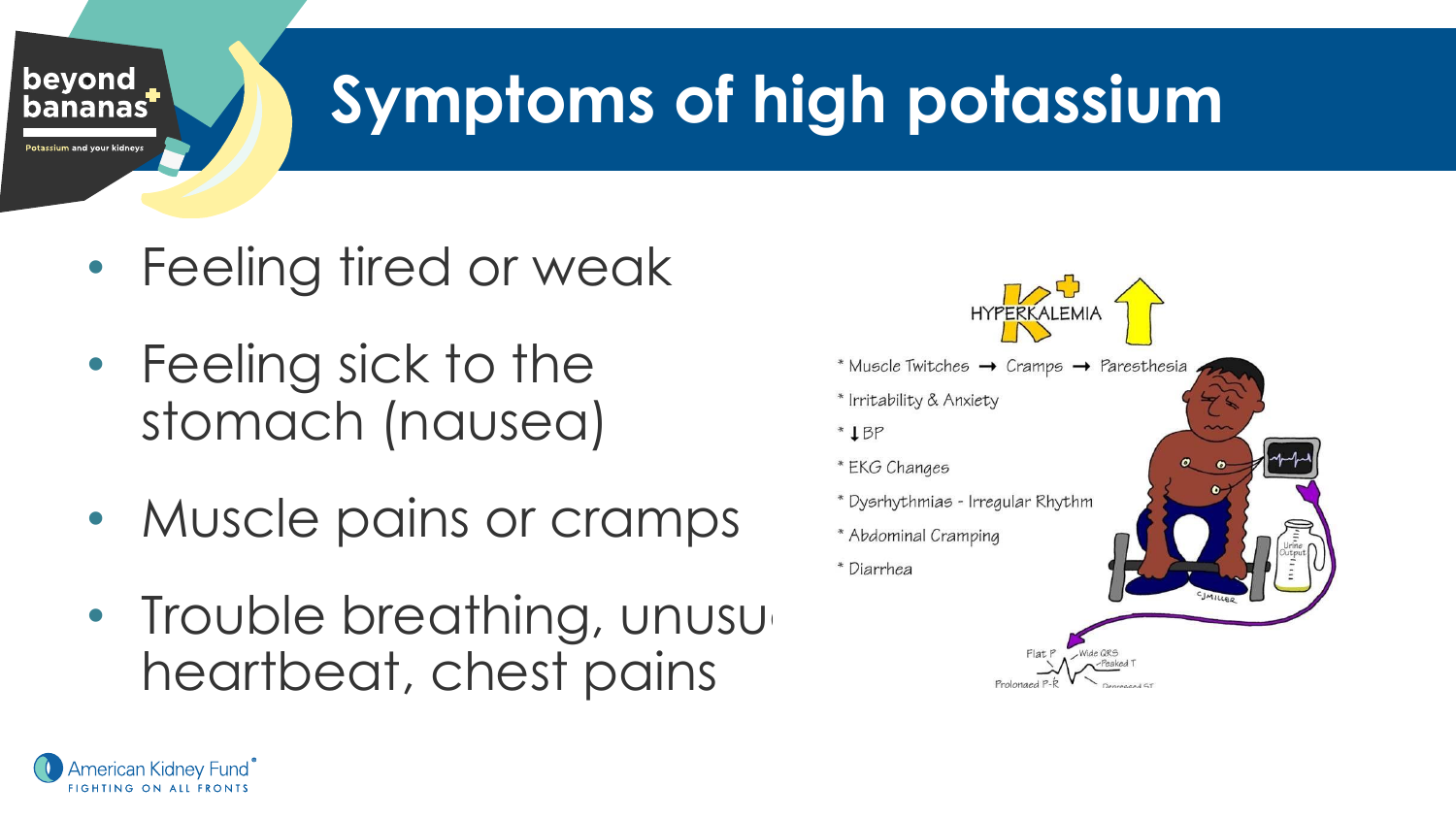

### **Consequences of not managing high potassium**

- Managing high potassium is important if you want to protect your heart.
- Having too much potassium in your blood can be dangerous.
- High potassium can even cause a heart attack or death!

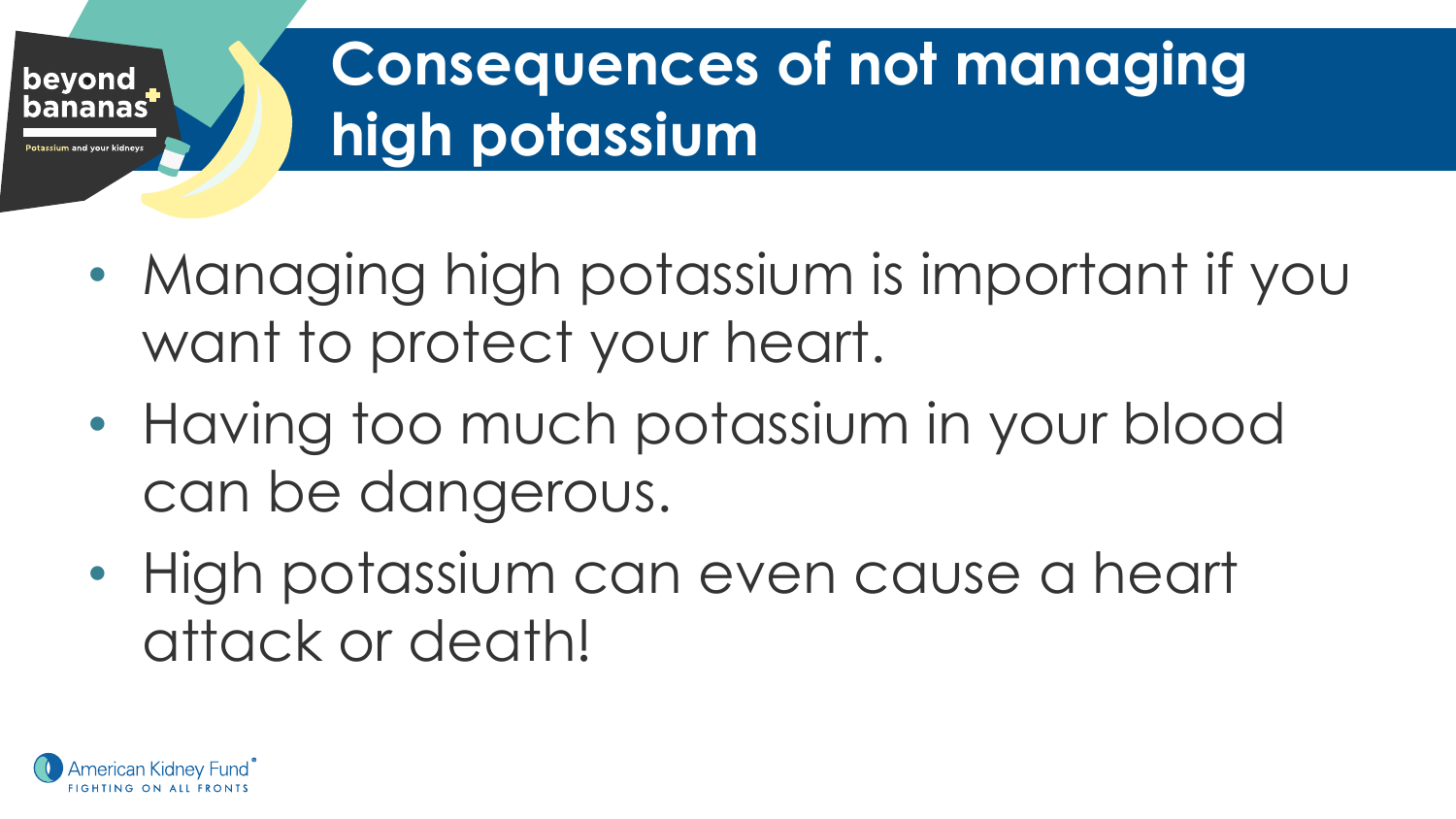

# **Measuring your potassium level**

- Your doctor will take a blood test to measure your potassium level.
- Potassium levels can vary day to day based on:
	- what you ate
	- what you drank
	- how regularly you take your medicines
	- how well your kidneys are working

ierican Kidnev Fund <sup>"</sup>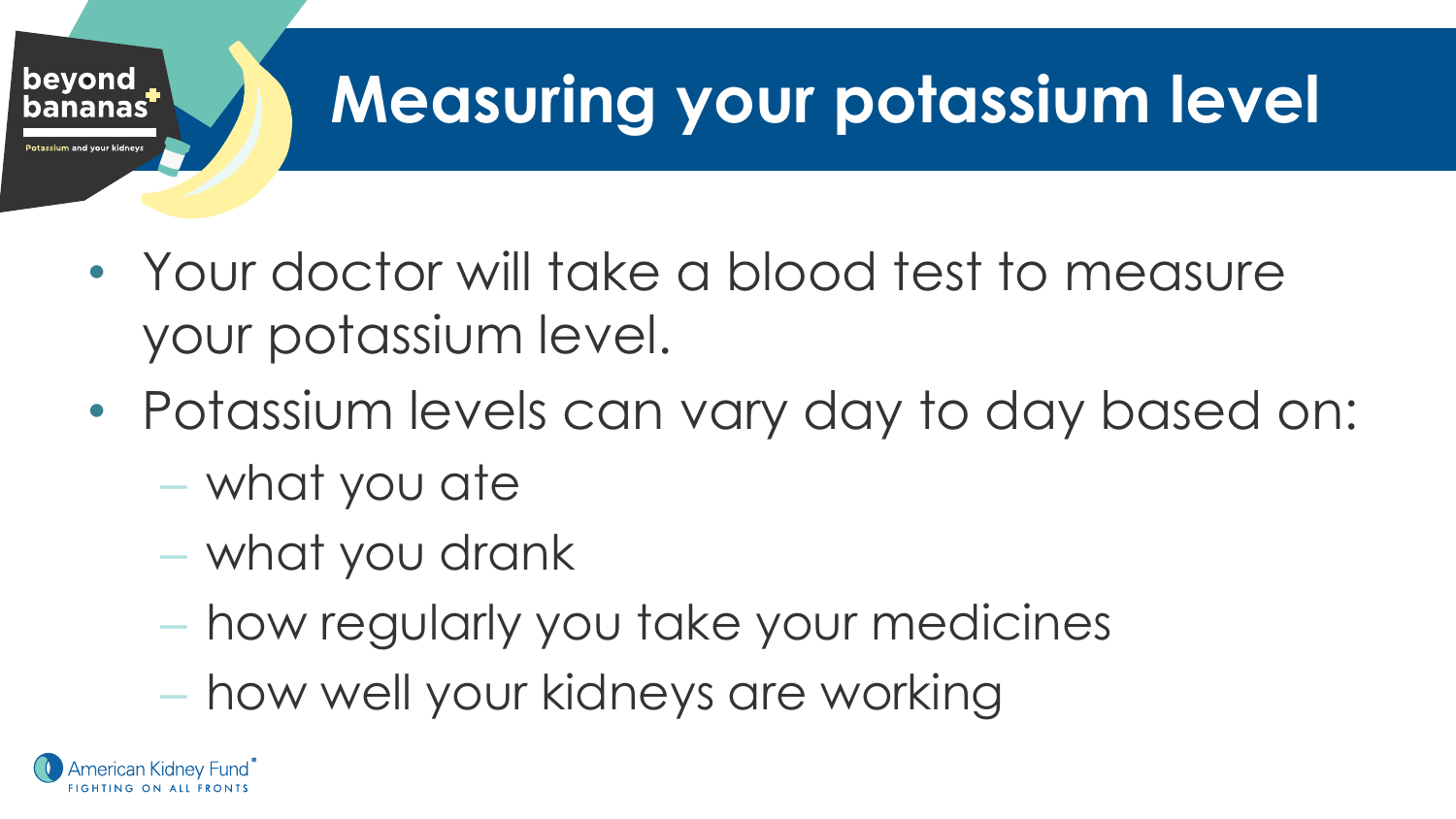

# **Tracking your potassium level**

- Track all the foods you eat that may contain potassium.
	- Even one single food or drink item can make a difference.
	- Food shoppers and food preparers must play a central role in tracking potassium intake.
- Keep a daily log of when you take your potassium binder.

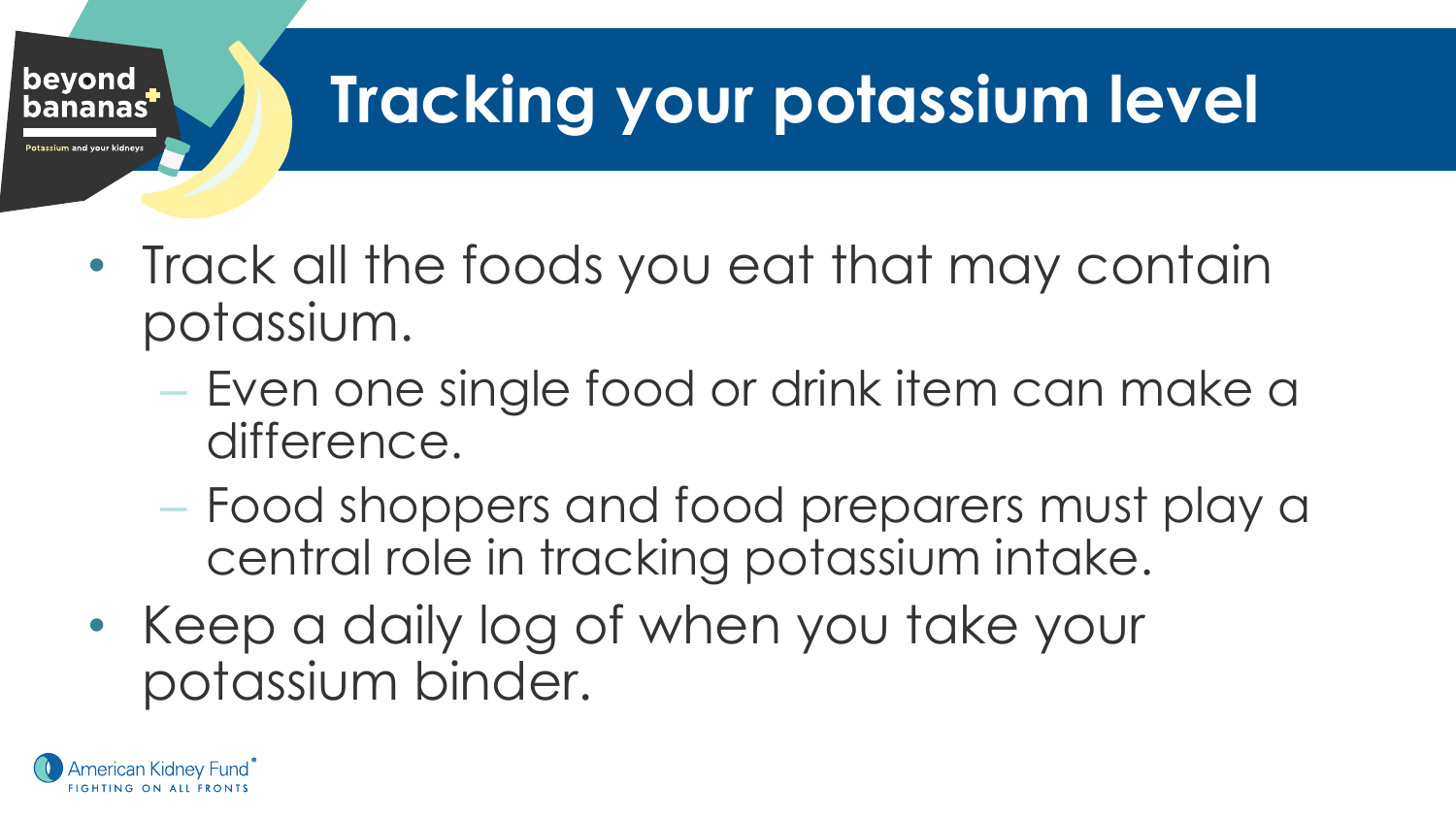# **Dietary potassium restrictions**

- In the general population (no CKD):
	- High potassium diet is beneficial for hypertension and cardiovascular events
	- Minimal concern for hyperkalemia
- For CKD patients with risk for hyperkalemia:
	- Dietary potassium restrictions often start before kidney failure.
	- Restrictions are reinforced as patients transition to dialysis.
	- Recommended potassium intake depends on eGFR.

Appel LJ et al., *Hypertension* 2006;47(2):296-308 Hunt BD et al., Stroke 2014;45(5):1519-1522 K-DOQI *Am J Kidney Dis.* 2004;43(5 Suppl 1):S1-290c



beyond **bananas** 

tassium and your kidney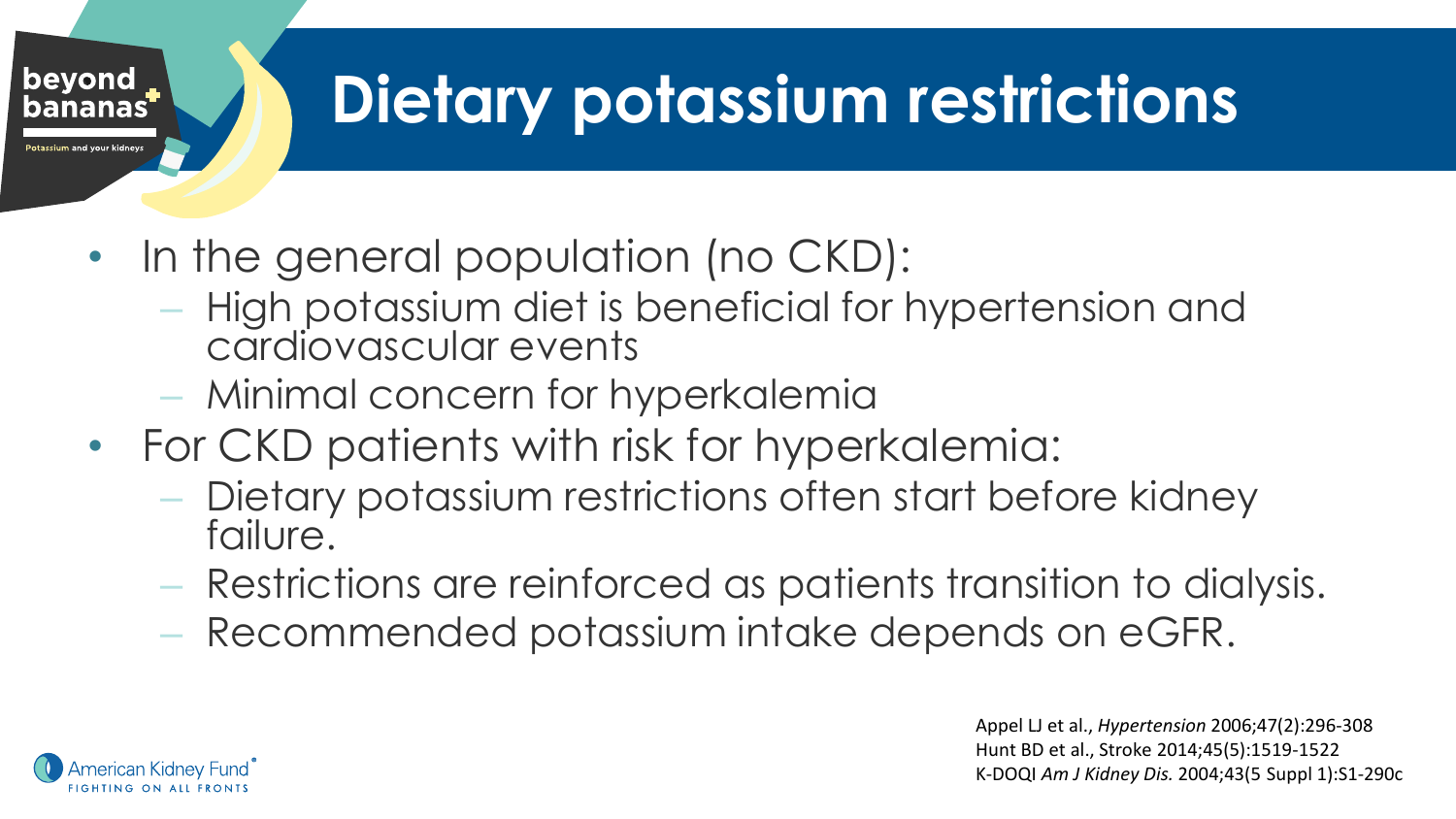

# **Dietary potassium restrictions**

- Significant uncertainty about dietary potassium restriction in CKD
	- Ideal amount
	- Net effect on health outcomes

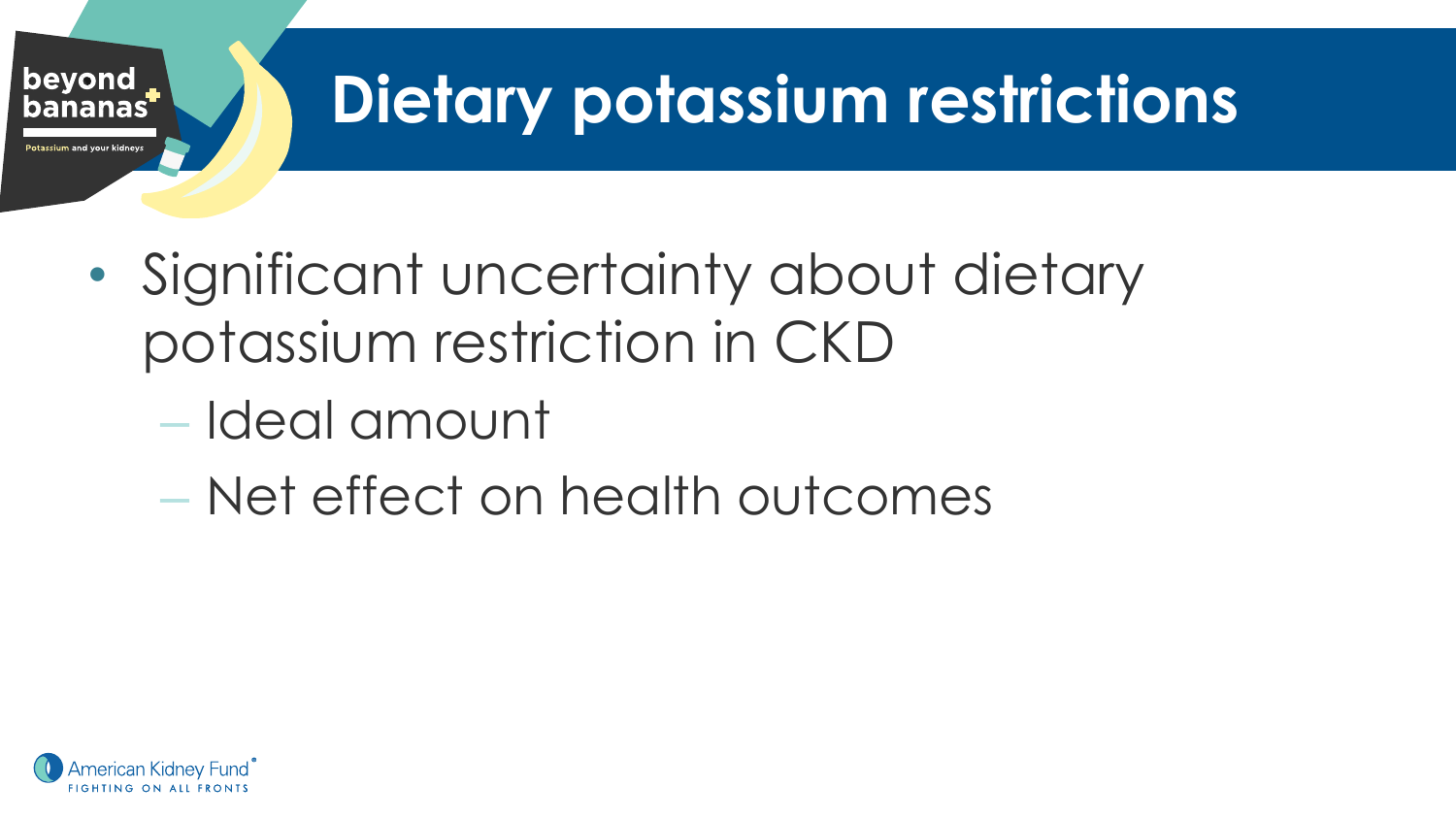

Potassium and your kidneys

### **Dietary potassium intake recommendations for adults in the general population and in people with CKD**

| <b>Source</b>                           | Recommended g/day |
|-----------------------------------------|-------------------|
| <b>Institute of Medicine (2005)</b>     | $4.7^\circ$       |
| <b>World Health Organization (2012)</b> | 3.5 <sup>b</sup>  |
| <b>K/DOQI (2004)</b>                    |                   |
| CKD G1-G2                               | > 4.0             |
| CKD G3a-G4                              | $2.0 - 4.0$       |
| NEJM 2017 paper:                        |                   |
| $e$ GFR $>$ 30                          | 4.7               |
| CKD 4 and 5                             | $<$ 3             |
| Expert opinion <sup>c</sup>             |                   |
| HD                                      | $2.7 - 3.0$       |
| <b>PD</b>                               | $3.0 - 4.0$       |
| <b>Hyperkalemia</b>                     | < 3.0             |

American Kidney Fund<sup>®</sup> FIGHTING ON ALL FRONTS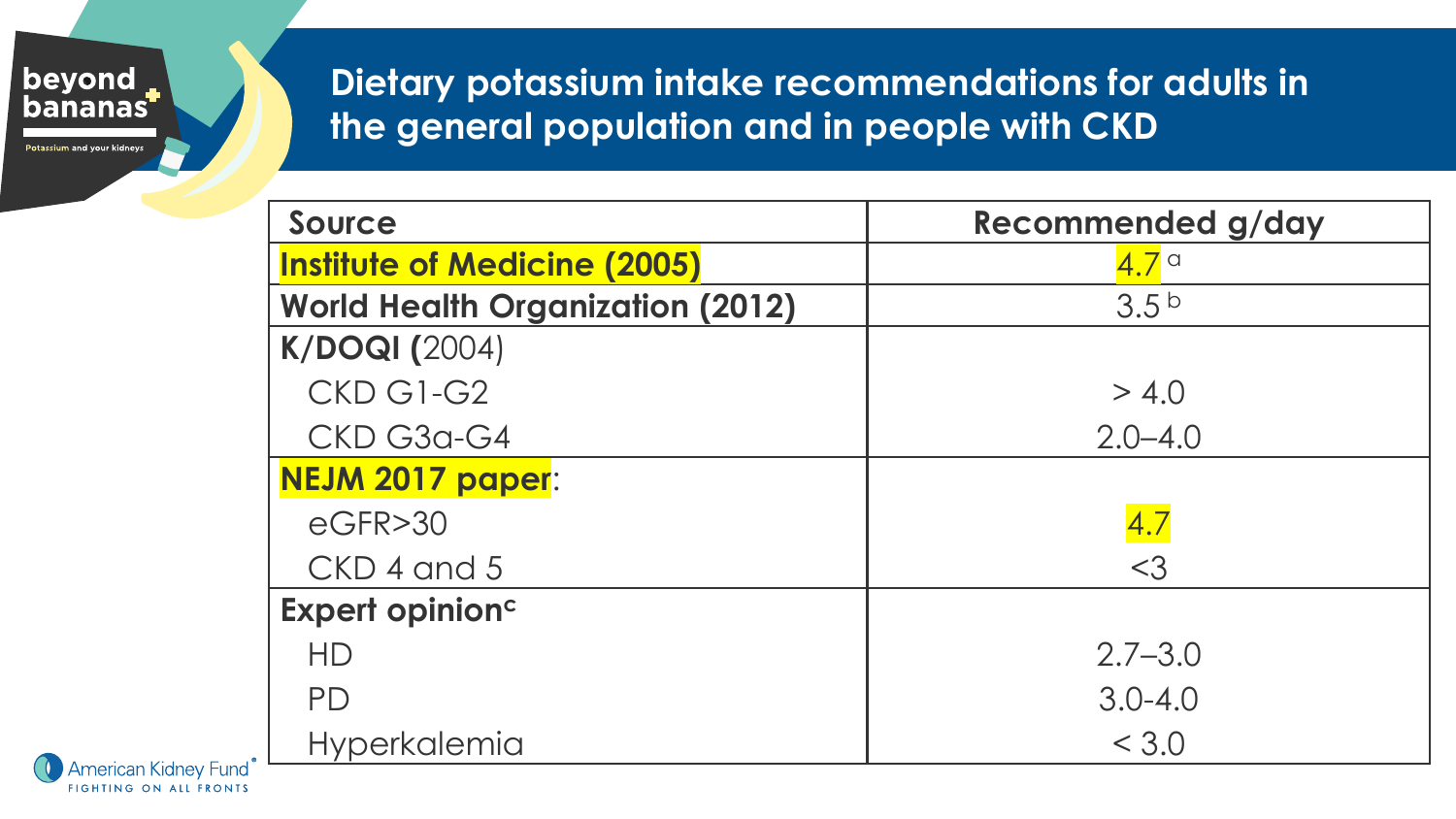beyond<br>bananas

Potassium and your kidneys

## **Dietary approach in CKD**

| <b>Dietary constituent</b>                    | <b>Normal kidney</b><br>function w/<br>↑ CKD risk | Mild to moderate<br><b>CKD</b>    | <b>Advanced CKD</b>               | <b>Transition to dialysis</b>     | <b>Ongoing dialysis or</b><br>any stage with PEW |
|-----------------------------------------------|---------------------------------------------------|-----------------------------------|-----------------------------------|-----------------------------------|--------------------------------------------------|
| Protein (g/kg/d)                              | < 1.0                                             | 1.0                               | $0.6 - 0.8$                       | $0.6 - 0.8$                       | $1.2 - 1.4$                                      |
| Sodium (g/d)                                  | $\leq 4$                                          | $\leq 4$                          | $<$ 3                             | $<$ 3                             | $<$ 3                                            |
| Potassium (g/d)                               | 4.7                                               | 4.7                               | $3$                               | $3$                               | $3$                                              |
| Phosphorus<br>(mg/d)                          | < 1000                                            | <800                              | <800                              | <800                              | <800                                             |
| Calcium (mg/d)                                | 1000-1300                                         | 800-1000                          | 800-1000                          | 800-1000 or less                  | <800                                             |
| Fibers, alkali,<br>plant-based foods<br>(g/d) | $25 - 30$                                         | 25-30 or more                     | 25-30 or more                     | 25-30 or more                     | 25-30 or more                                    |
| Energy (kcal/kg/d)                            | 30-35                                             | $30 - 35$                         | $30 - 35$                         | 30-35                             | 30-35                                            |
| Fats                                          | Mostly mono- &<br>polyunsaturated                 | Mostly mono- &<br>polyunsaturated | Mostly mono- &<br>polyunsaturated | Mostly mono- &<br>polyunsaturated | Mostly mono- &<br>polyunsaturated                |

Source: Kalantar-Zadeh and Fouque. *N Engl J Med (NEJM), Nov 2,* 2017

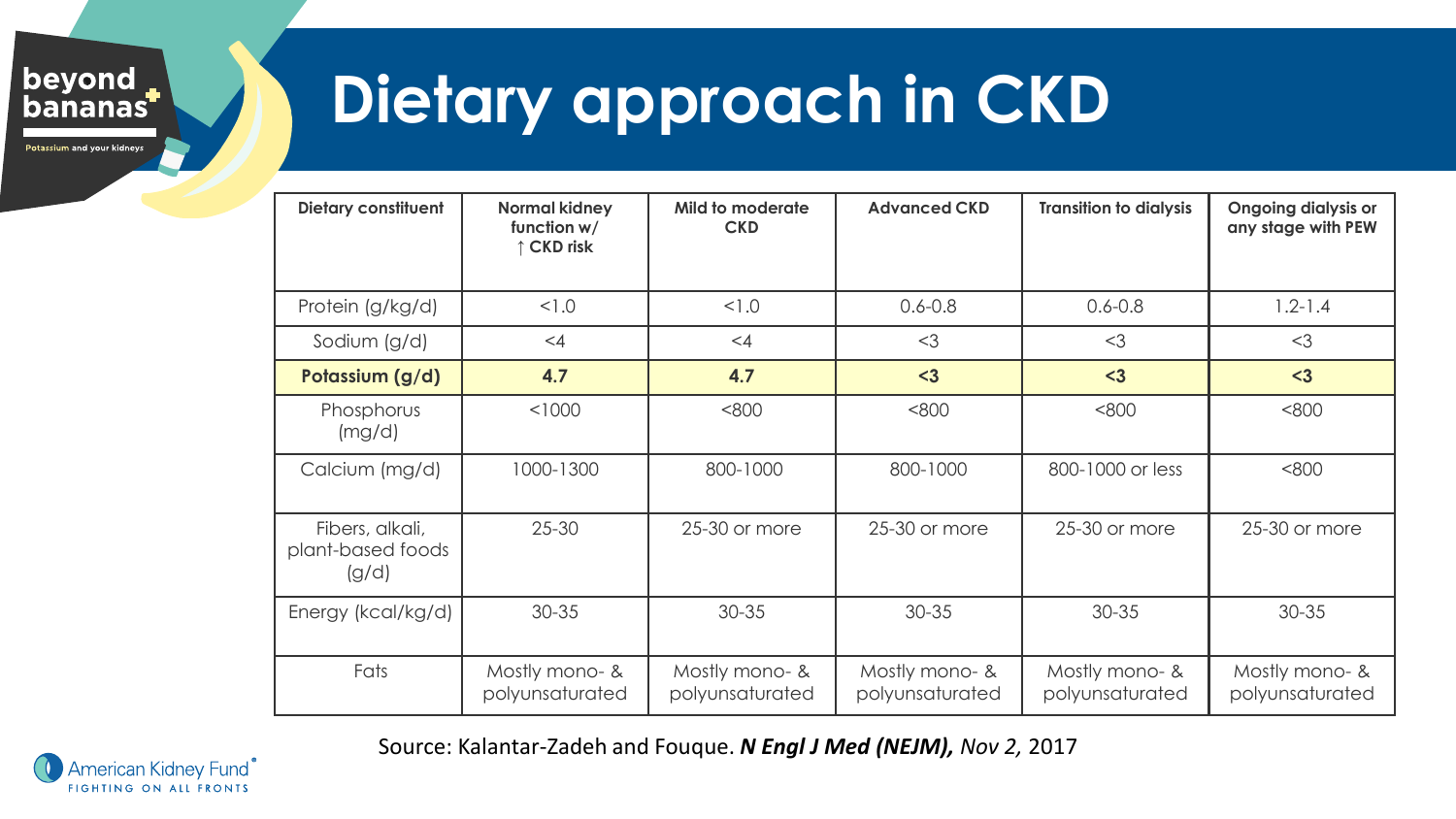

### Dietary Restrictions in Dialysis Patients: Is There Anything Left to Eat?

Kamyar Kalantar-Zadeh, \* † 1 + † Amanda R. Tortorici, \* + Joline L. T. Chen, \* + Mohammad Kamgar, § Wei-Ling Lau,\* Hamid Moradi,\*† Connie M. Rhee,\* Elani Streja,\*† and Csaba P. Kovesdy¶\*\*

\*Division of Nephrology and Hypertension, Harold Simmons Center for Kidney Disease Research and Epidemiology, University of California Irvine, Orange, California, †Long Beach Veterans Affairs Healthcare

American Kidney Fund` **FIGHTING ON ALL FRONTS**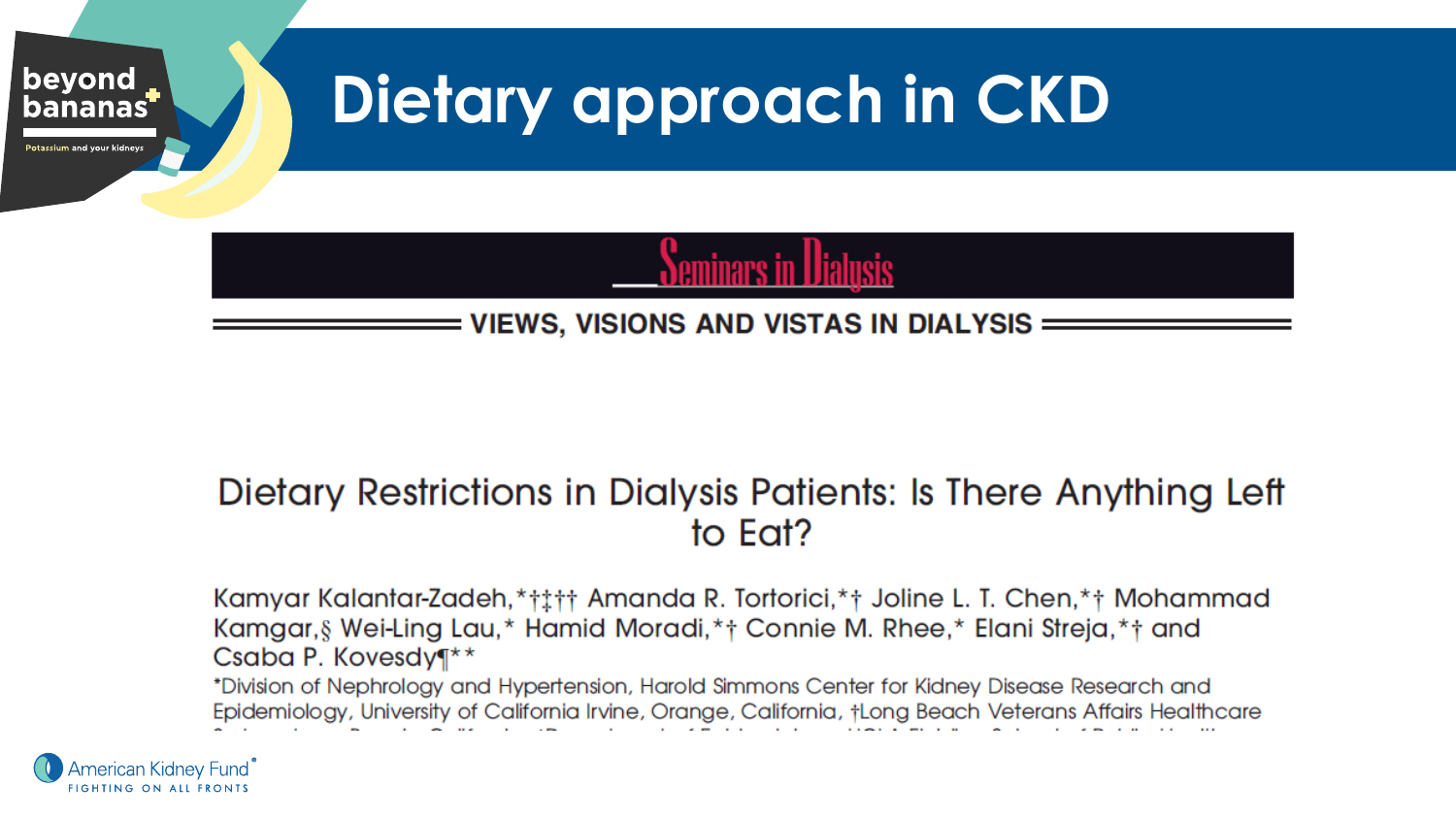

# **High potassium foods**

- A food with **250 mg (milligrams)** of potassium (or more) per serving is considered a **high potassium food**.
- If you are on dialysis or your doctor has recommended that you eat low-potassium foods, you should aim for a daily potassium goal of 2,500 mg and no more than 3,000 mg per day.
- Your doctor or dietitian may adjust these goals to fit your needs.

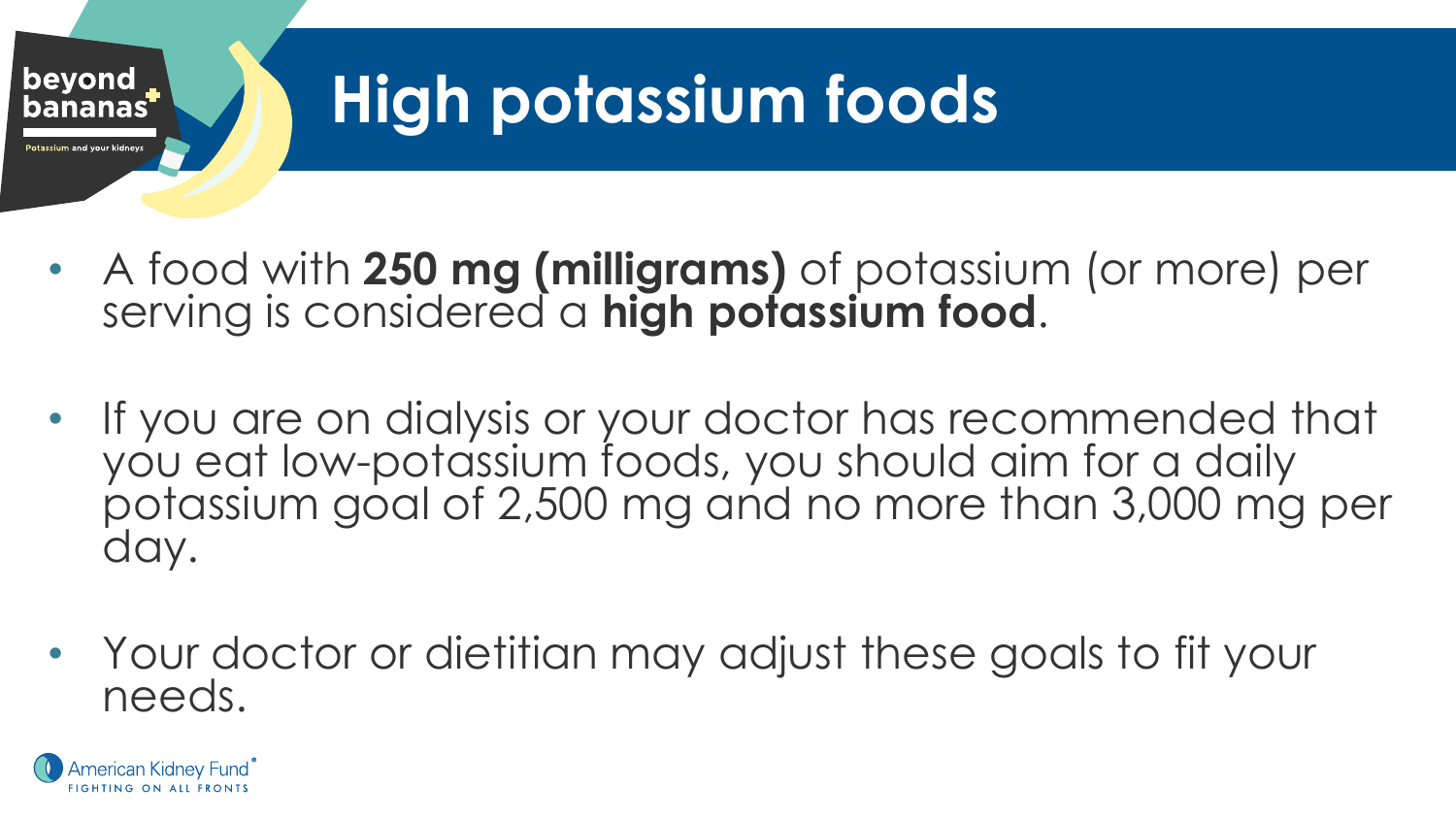beyond<br>bananas

Potassium and your kidneys

## **High potassium foods**





American Kidney Fund® FIGHTING ON ALL FRONTS

### **High Potassium Foods** (251 mg or more per serving)

| Food                               | <b>Serving Size</b> | Potassium<br>(mg) |
|------------------------------------|---------------------|-------------------|
| <b>Canned Navy</b><br><b>Beans</b> | $\frac{1}{2}$ CUD   | 587               |
| Cod Fish                           | 3 oz                | 440               |
| Tomato Paste                       | $\frac{1}{2}$ cup   | 1228              |
| Raisins                            | $\frac{1}{2}$ CUD   | 545               |
| Avocado                            | $\frac{1}{2}$ CUD   | 558               |
| Beet greens                        | $\frac{1}{2}$ CUD   | 650               |
| <b>Sweet Potato</b>                | 1 medium<br>sized   | 855               |

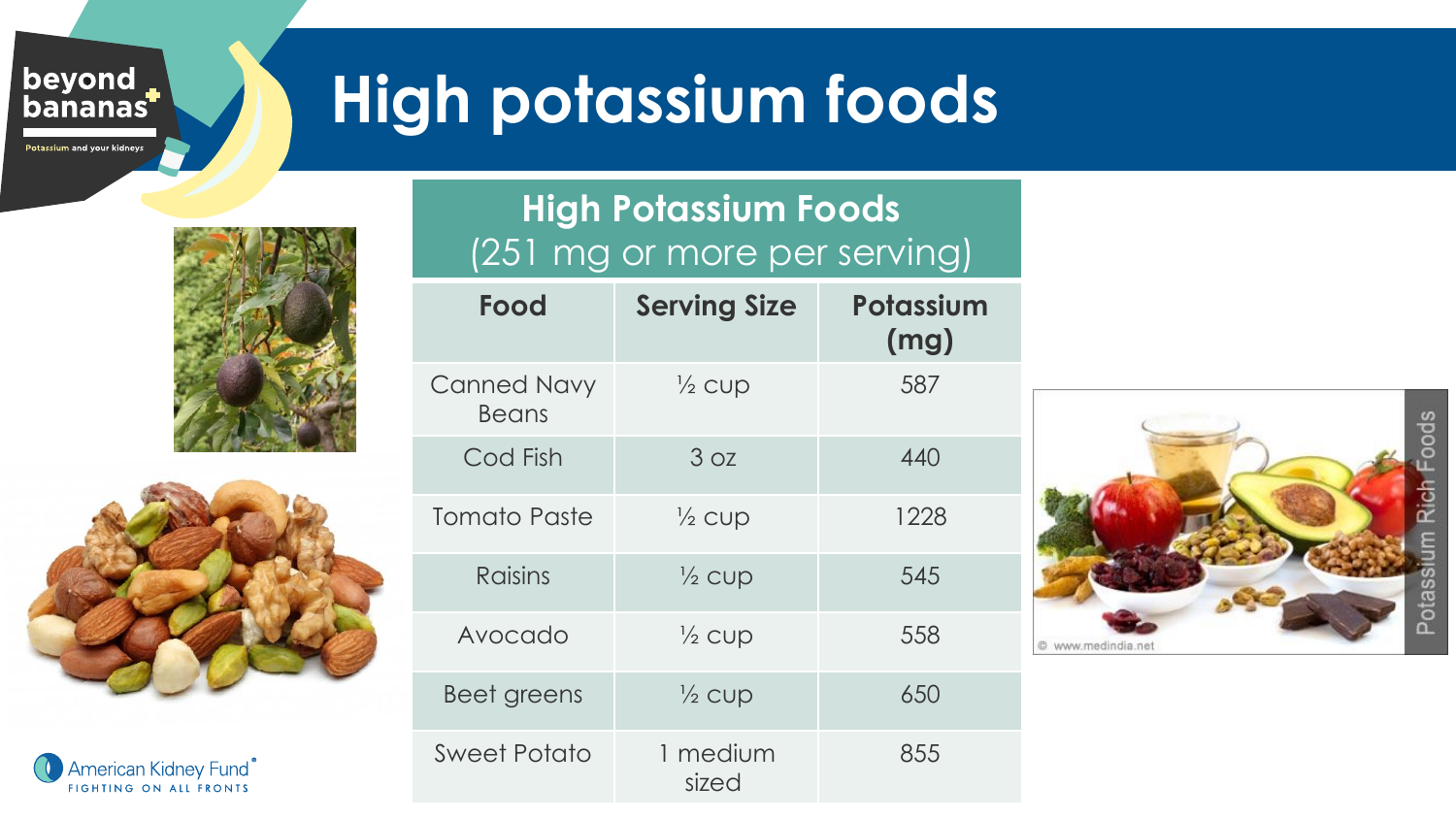

# **<2-3 g (<50-75 mEq)**

### (whereas the recommended potassium intake is 4.7 g/day)

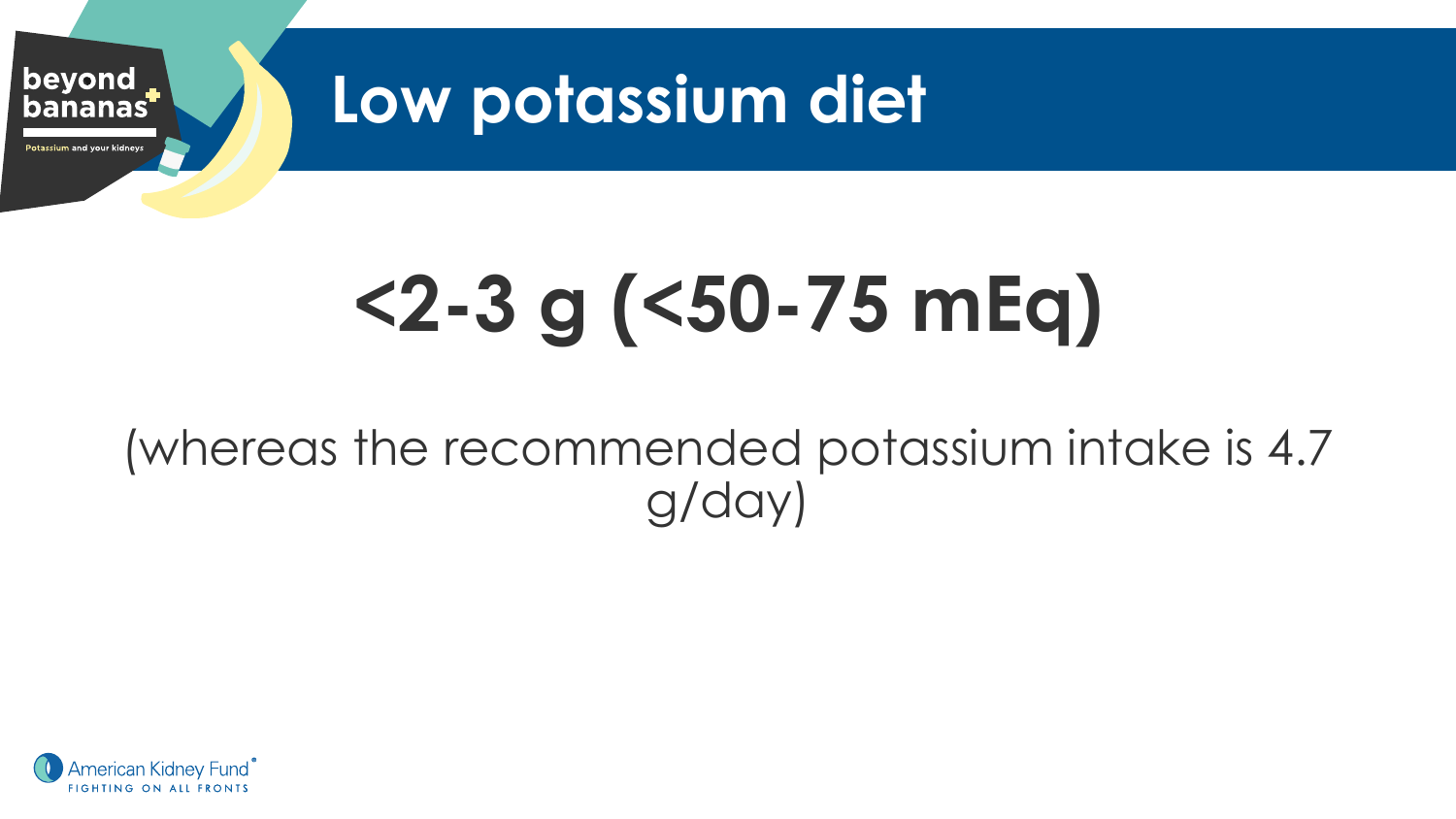

## **Low potassium foods**

- **Low-potassium** foods and drinks are those with **no more than 100 mg** of potassium per serving.
- Your doctor or dietitian may suggest you eat foods that are low in potassium if you tend to have too much potassium in your blood.

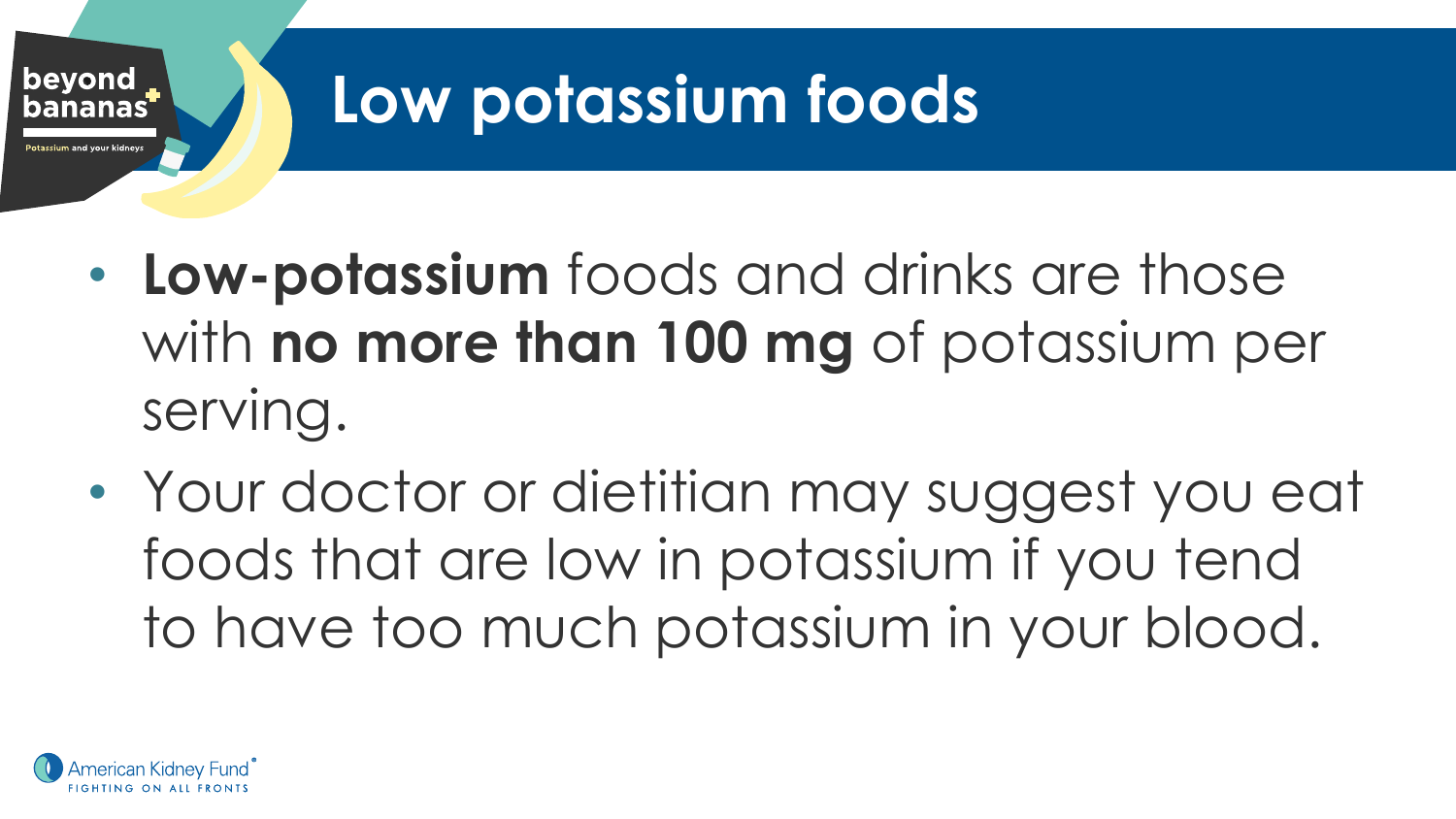### beyond<br>bananas

Potassium and your kidneys

### **Low potassium foods**

### **Low Potassium Foods** (150 mg or less per serving)

| Food                   | <b>Serving Size</b>      | Potassium<br>(mg) |
|------------------------|--------------------------|-------------------|
| <b>Cream Cheese</b>    | 1 oz                     | 17                |
| Fresh Egg              | 3 oz                     | 70                |
| Cucumber, with<br>peel | $\frac{1}{2}$ cup        | 75                |
| Lettuce                | $\frac{1}{2}$ cup        | 43                |
| Corn Flakes®           | 1 cup                    | 22                |
| White Rice             | 1/2 cup cooked           | 33                |
| <b>Bread</b>           | 1 slice, white/<br>wheat | 50                |

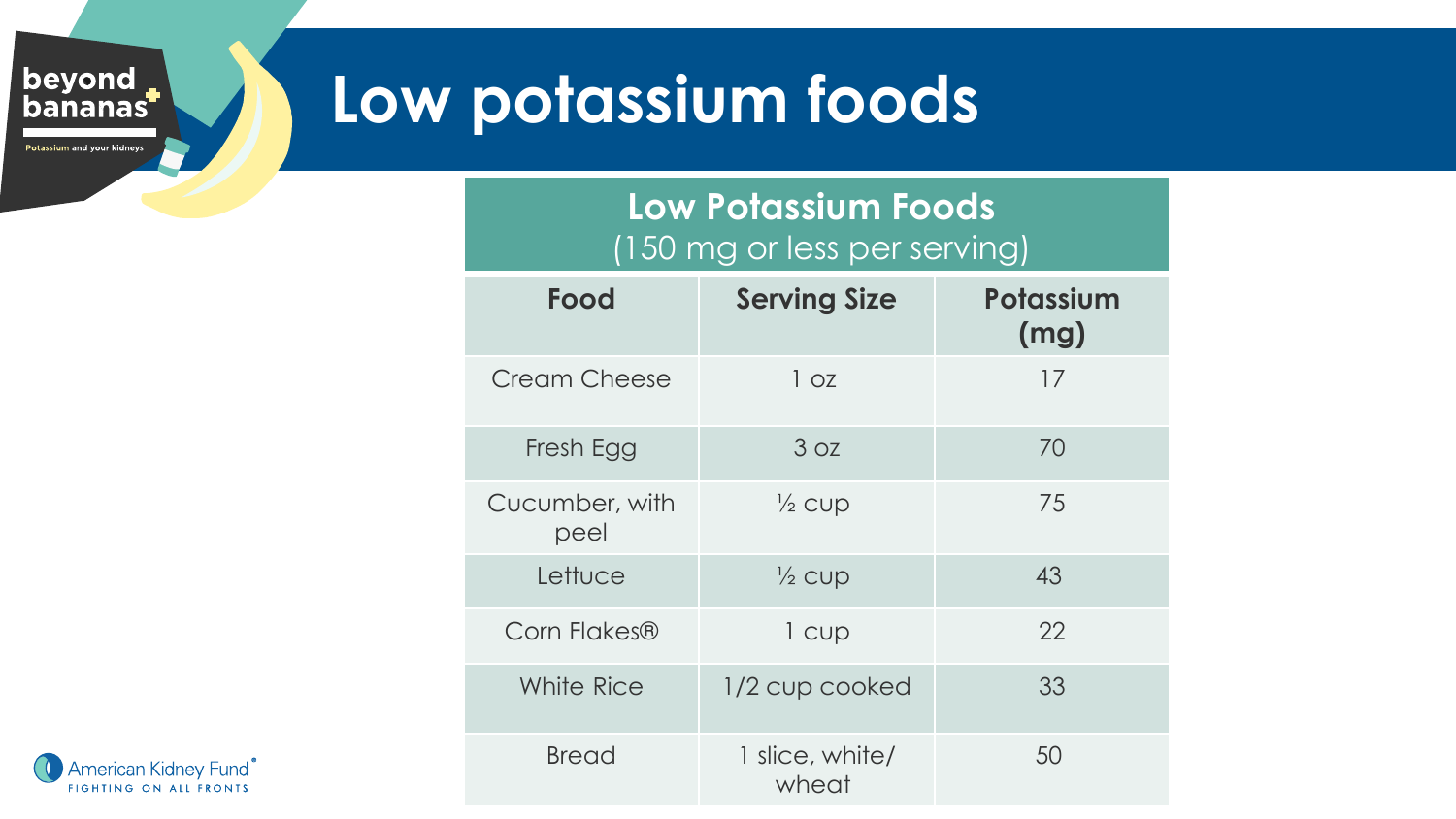

## **Potassium binders**

- Potassium binders work by sticking to the potassium in your body and preventing some of it from being taken into your bloodstream.
- Talk to your healthcare provider about finding a potassium binder that is right for you.

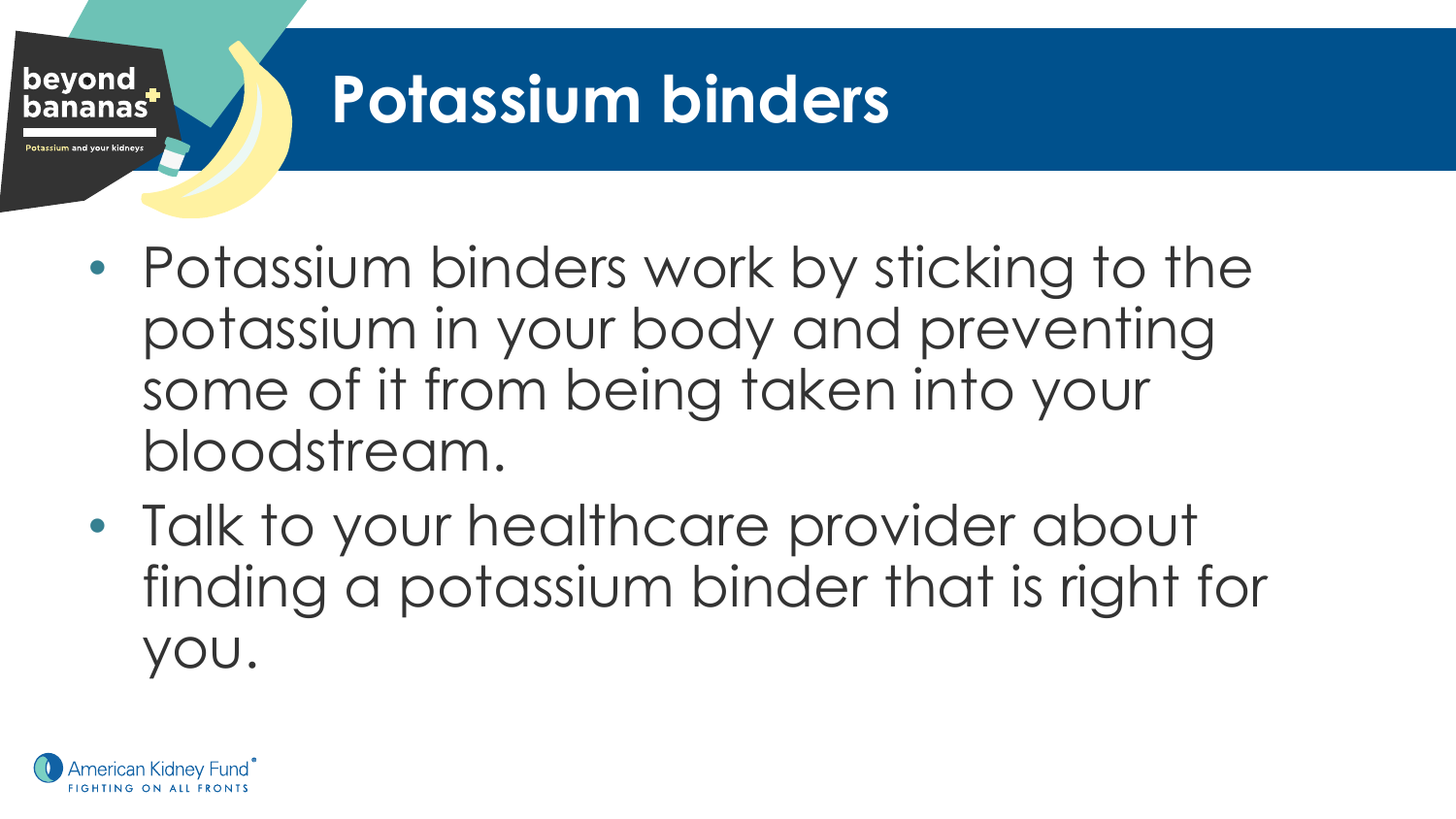

### **Other medicines that can affect your potassium level**

Always talk to your doctor about the different medicines you are taking. The following may raise your potassium levels. Examples include:

- RAASi: ACEI and ARBs
- NSAID
- Potassium-sparing diuretics: spironolactone, eplerenone
- Betablockers (non-selective and B2)
- Trimethoprim, Pentamidine
- Heparin (Remember SC Heparin!!)
- Digoxin (toxic levels)
- Succinylcholine (intubated in ER!)
- Calcineurin Inhibitors: Cyclosporine A, FK (Tacrolimus)
- Potassium: KCl, K-Dur

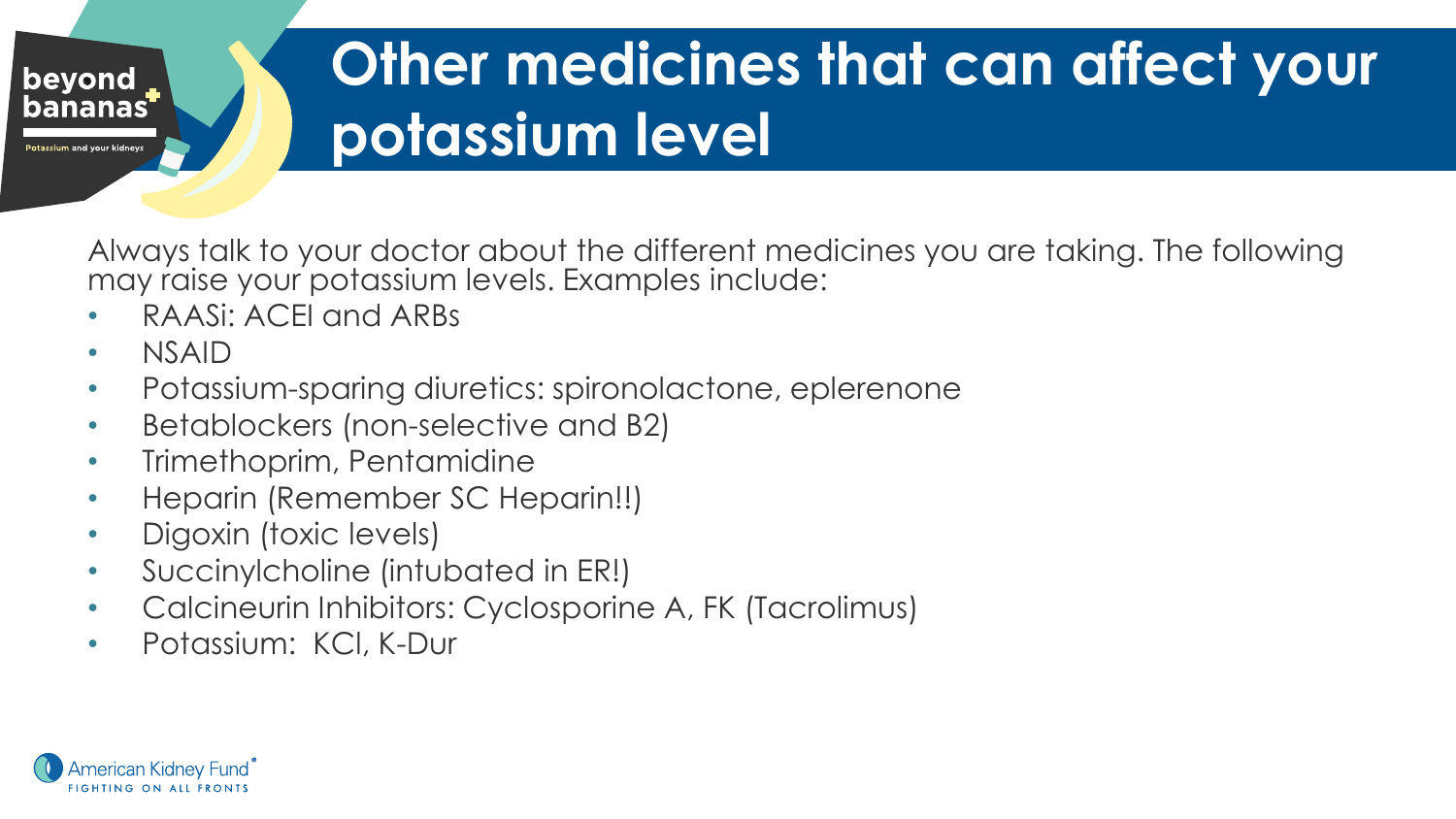

### **Key Take-aways**

- Manage potassium through diet and medicine.
- Take potassium binders as prescribed.
- Talk to your doctor about medicines you are taking that may affect your potassium levels.
- Work with your doctor and dietitian to create a potassium management plan that works best for you.

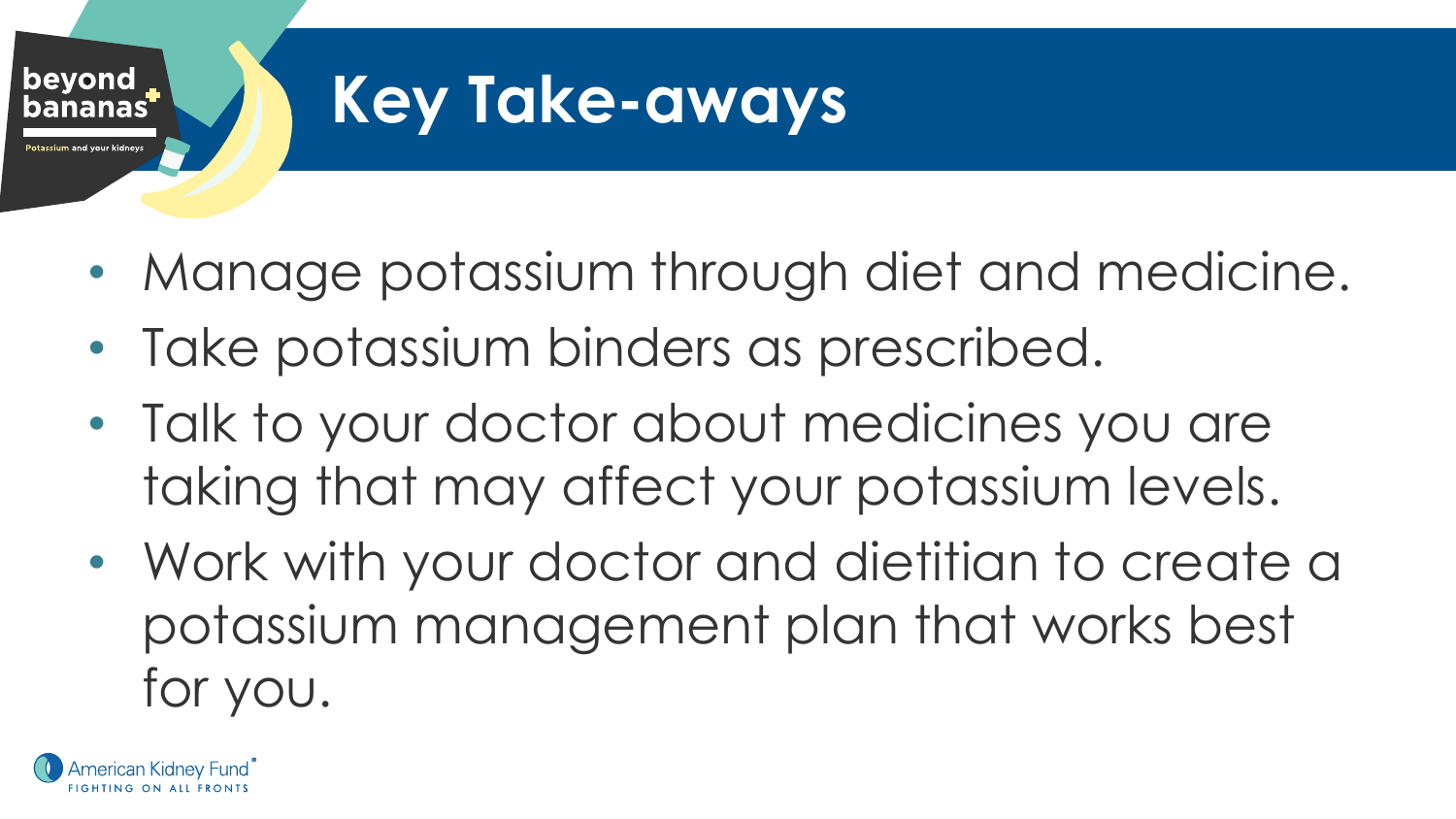

## **Additional Resources**

**Beyond Bananas Campaign:**  KidneyFund.org/BeyondBananas

- What is potassium:
	- [https://kitchen.kidneyfund.org/general](https://kitchen.kidneyfund.org/general-nutrients/potassium/)nutrients/potassium/
- Potassium food guide:
	- **Intrade https://kitchen.kidneyfund.org/guides-to-help**[you-cook-and-shop/potassium-food-guide/](https://kitchen.kidneyfund.org/guides-to-help-you-cook-and-shop/potassium-food-guide/)
- Potassium tracker:
	- [https://kitchen.kidneyfund.org/guides-to-help](https://kitchen.kidneyfund.org/guides-to-help-you-cook-and-shop/potassium-tracker/)you-cook-and-shop/potassium-tracker/

|             | beyond<br>bananas     |                             | ٠                     | <b>Potassium Food Guide</b><br>Protein |                     |                       |
|-------------|-----------------------|-----------------------------|-----------------------|----------------------------------------|---------------------|-----------------------|
|             |                       | <b>Low potassium</b>        |                       | <b>High potassium</b>                  |                     |                       |
|             |                       | <b>Carried Court Avenue</b> |                       |                                        |                     |                       |
|             | <b>Heat</b>           | Serving size                | <b>Potassium (mg)</b> | Beans                                  | <b>Serving size</b> | <b>Potacolum (mg)</b> |
|             |                       | 3 or                        | 133                   | Bulletin                               | To strate           | 1N                    |
| wnload Here |                       | 3-ps                        | 150                   | <b>Beans</b> , canned                  |                     |                       |
|             |                       |                             |                       | <b>Stark</b>                           | 16 miles            | <b>SOR</b>            |
|             | Dra.)                 | T-ox (1 mult)               | 22                    | Genal Nowthern                         | To cust             | $450 - 150$           |
|             | Peca                  | 7 no (20 halves)            | 166                   | Kidney                                 | To credi-           | 254                   |
|             | <b>WARRANT</b>        | 1 out (54 halves)           | 125                   | Lentils                                | To mode             | 365                   |
|             | Seafood               |                             |                       | Lima                                   | To cruze            | 265                   |
|             | Outdate, new          | ä                           | 12                    | Renty                                  | % cup               | say                   |
|             |                       | <b>Medium potassium</b>     |                       | *Refried                               | to map              | 5.85                  |
|             |                       | SI-250 mig per serving      |                       | Director                               | % top               | 292                   |
|             | Baans, canned         | <b>Sarving size</b>         | <b>Potassium (mg)</b> | <b><i>Thousand</i></b>                 | To chap-            | 643                   |
|             | <b>Backmad</b>        | <b>N</b> Cutt               | 207                   | <b>Meat</b>                            |                     |                       |
|             | Gorbanne/Chicknes     | <b>N</b> curti              | 201                   | <b>Ham</b>                             | 5 <sup>o</sup>      | <b>Mdd</b>            |
|             | <b>Maat</b>           |                             |                       | Lamb                                   | $1 -$               | 203                   |
|             | Chicken breast, no    | X Av                        | 320                   | <b>This basiling</b>                   | 3.00                | 120                   |
|             | skin.                 |                             |                       | Turkini, Tuht/Itark                    | $3 - 14$            | 20                    |
|             | Nuts                  |                             |                       | Tekel, roadiad                         | 5.64                | 250                   |
|             | Aimondo               | 1 or (24 rote)              | 20 <sup>2</sup>       | Norte                                  |                     |                       |
|             | Continue              | 1 or (W-num)                | <b>Mid</b>            | <b>Platachie</b>                       | 144                 | 295                   |
|             | Coconut, swist        | <b>N</b> cup                | 157                   | Seafood                                |                     |                       |
|             | Macademia             | Tel: 05-12 (s/s)            | <b>YOS</b>            | Claris, raw                            | 3 64                | 241                   |
|             | <b>Pears 4 butter</b> | $2$ these                   | 230                   | $22-4$                                 | $3 -$               | 440                   |
|             | <b>Seeds</b>          |                             |                       | This printers in                       | 24                  | <b>TRA</b>            |
|             | Pursuius              | $1 +$                       | 229                   | Lobeber                                | 240                 | 350                   |
|             | Sanfiguer             | Top                         | 541                   | Policie                                | 3 to                | 3.29                  |
|             | Seafood               |                             |                       | "Salmon, Really                        | 3.68                | 226                   |
|             | Cathon, brasiled      | 348                         | 289                   | Scables                                | 6 large             | too                   |
|             | Crob, Alaskan         | $3-10$                      | 221                   | *Suna, Reals                           | $3 - 4$             | 454                   |
|             | Shrimp                | R.me                        | 155                   |                                        |                     |                       |



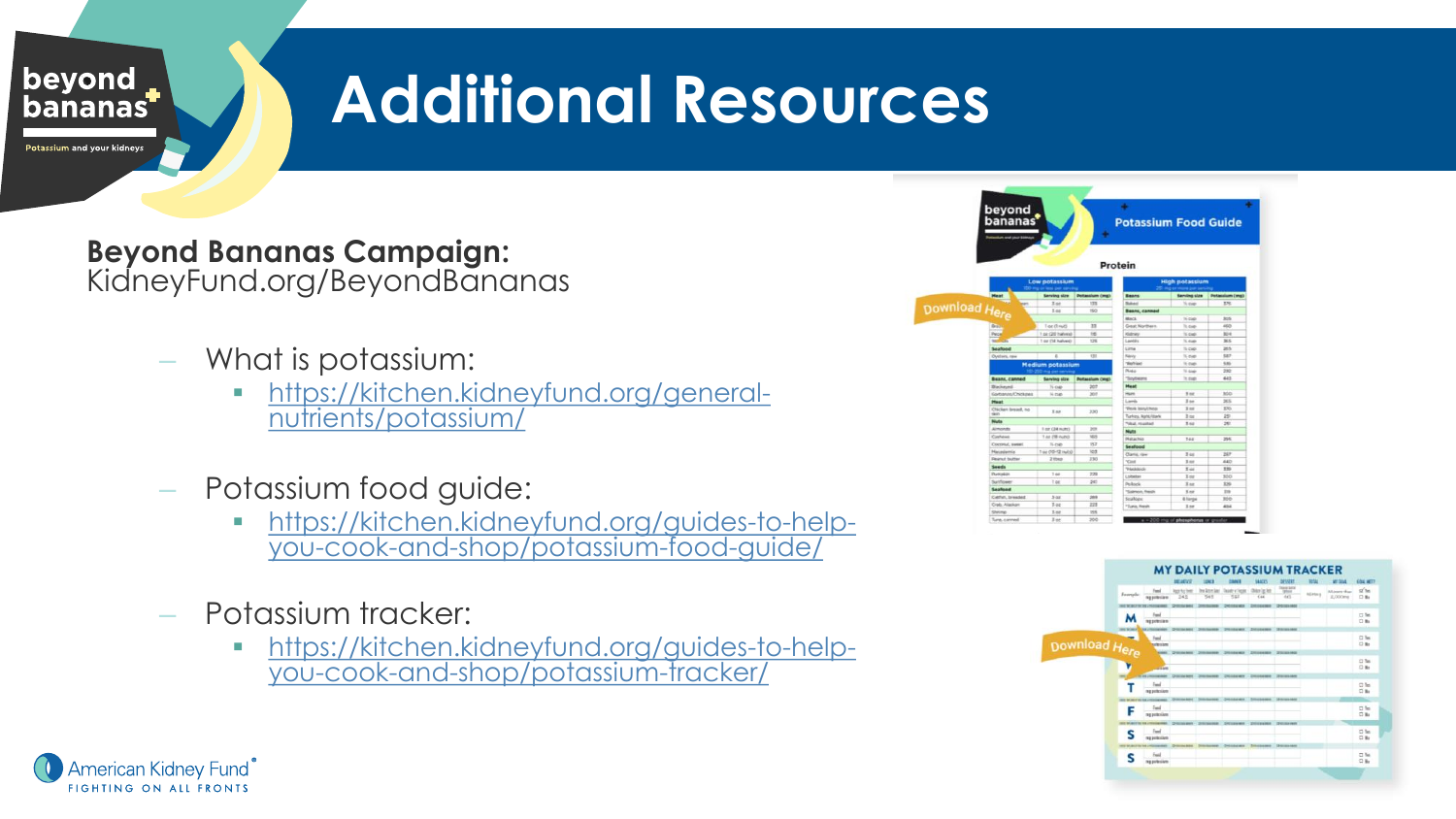

### Submit your questions now!